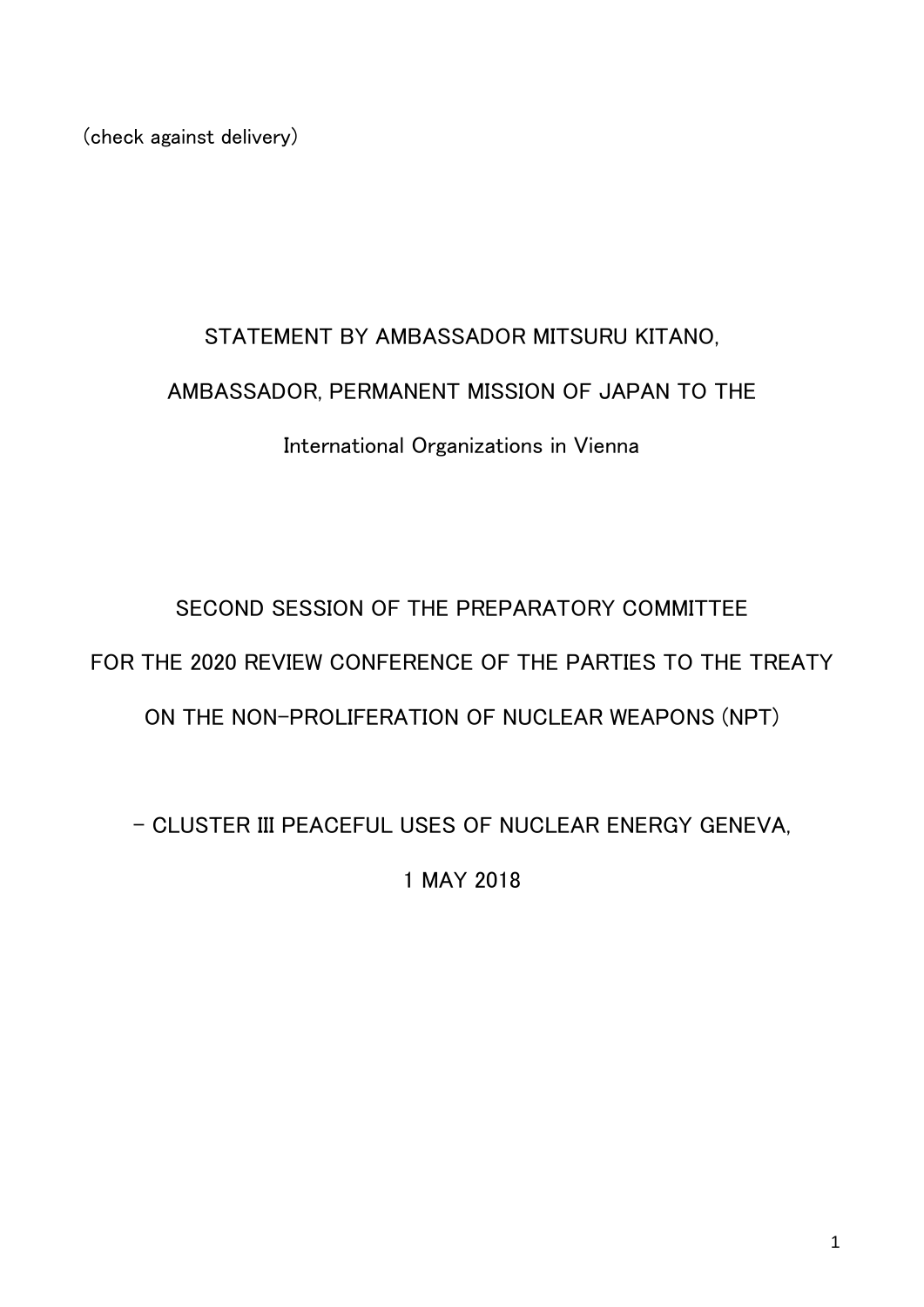Mr. Chairman,

The promotion of the peaceful uses of nuclear energy, the third pillar of the NPT, is of great importance to maintain and reinforce the NPT regime. At the same time, maintaining and strengthening the NPT regime are essential for the enhancement of international cooperation for the peaceful uses. In this cluster, we should engage in a constructive discussion and create the momentum towards a positive outcome at the 2020 NPT Review Conference.

The importance of nuclear science and technology for socio economic development continues to grow. The implementation of the 2030 Agenda for Sustainable Development (SDGs) becomes high on our agenda. In this context, Japan reaffirms the importance of the inalienable right to the peaceful uses of nuclear energy of State Parties in conformity with non-proliferation obligations, as stated in the article IV of the Treaty. On this basis, Japan calls on State Parties to work together in promoting the peaceful uses of nuclear energy and providing State Parties access to all benefits from the peaceful uses.

#### Mr. Chairman,

We believe these activities can deliver tangible results which support the attainment of the SDGs. For the past decades, the IAEA has contributed significantly to the promotion of the peaceful uses. The IAEA's Director General Amano is working towards the achievement of the SDGs under the motto "Atoms for Peace and Development." Japan strongly supports the IAEA's activities for promoting the peaceful uses of nuclear energy.

In addition to contribution to Technical Cooperation Fund, Japan has contributed approximately 20 million dollars to the Peaceful Uses Initiative (PUI) since the 2015 NPT Review Conference to support a wide variety of the projects.

2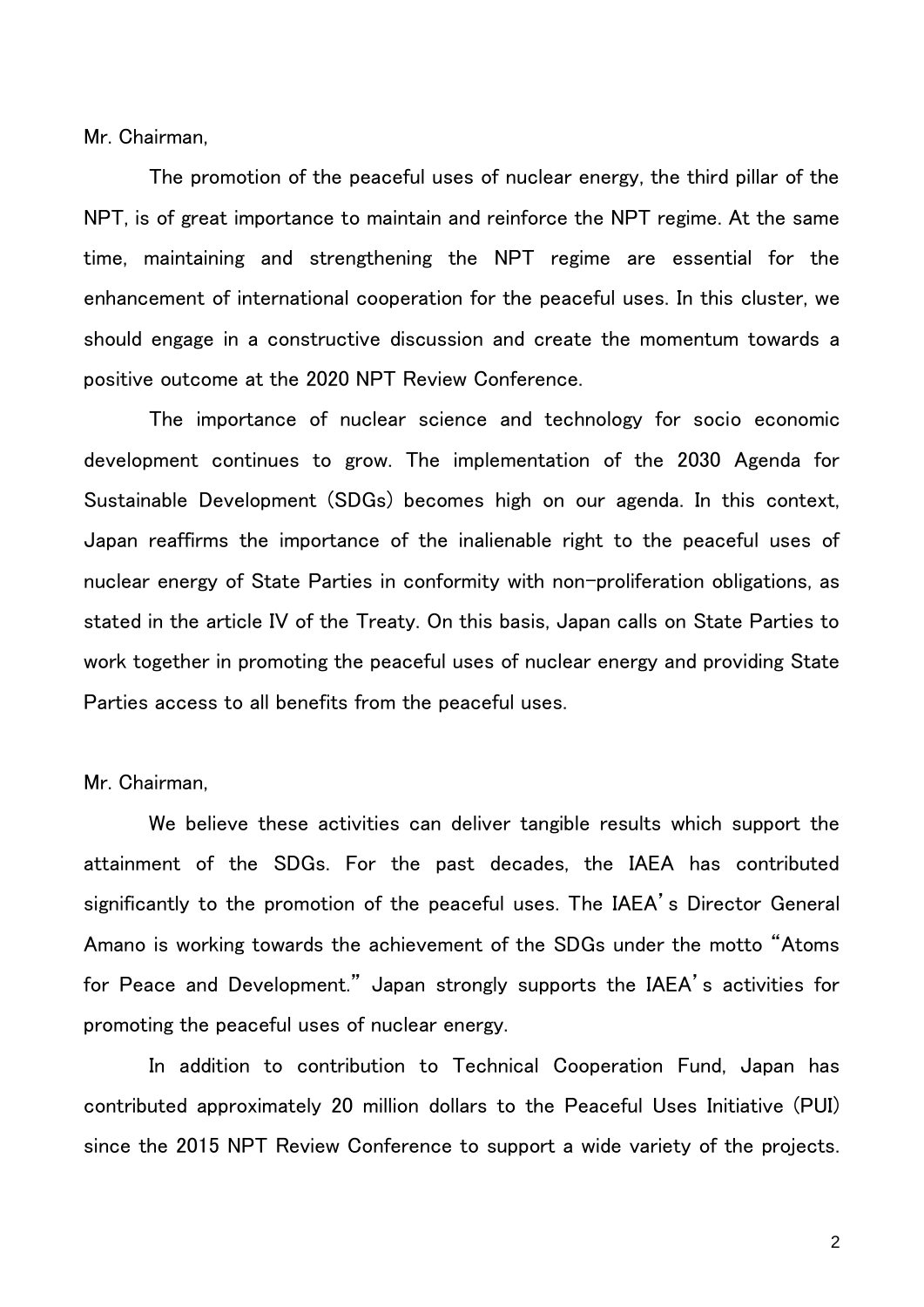This year, Japan has already disbursed about 3.3 million dollars to enhance the IAEA's assistance capability for an emergency response to global threats such as infectious diseases and natural disasters. Japan calls on State Parties in a position to do so, to support this effective initiative, the PUI.

#### Mr. Chairman,

The Renovation of the Nuclear Applications Laboratories (ReNuAL) project of the IAEA will greatly contribute to the promotion of the peaceful uses of nuclear energy. Japan has disbursed about 6 million dollars to the project and welcomes the progress made until now. Japan believes the Laboratories in Seibersdorf will bring benefits to all the countries, and therefore hopes the project to be completed with wide ranging support from State Parties.

The IAEA Ministerial Conference on Nuclear Science and Technology in November this year will be a valuable opportunity to promote the application of nuclear science and technology. As a co-chair of the conference, Japan is making its utmost efforts in the preparation process so that the conference will be successful.

#### Mr. Chairman,

Japan is actively supporting IAEA's human resource development and technological transfer. For instance, we host a number of IAEA workshops and training courses in Japan. Also, Japanese experts participate in IAEA projects, especially those under the RCA and Japanese companies support IAEA activities including through the provision of equipment. Japan continues to place priority on expanding these human and technological contributions.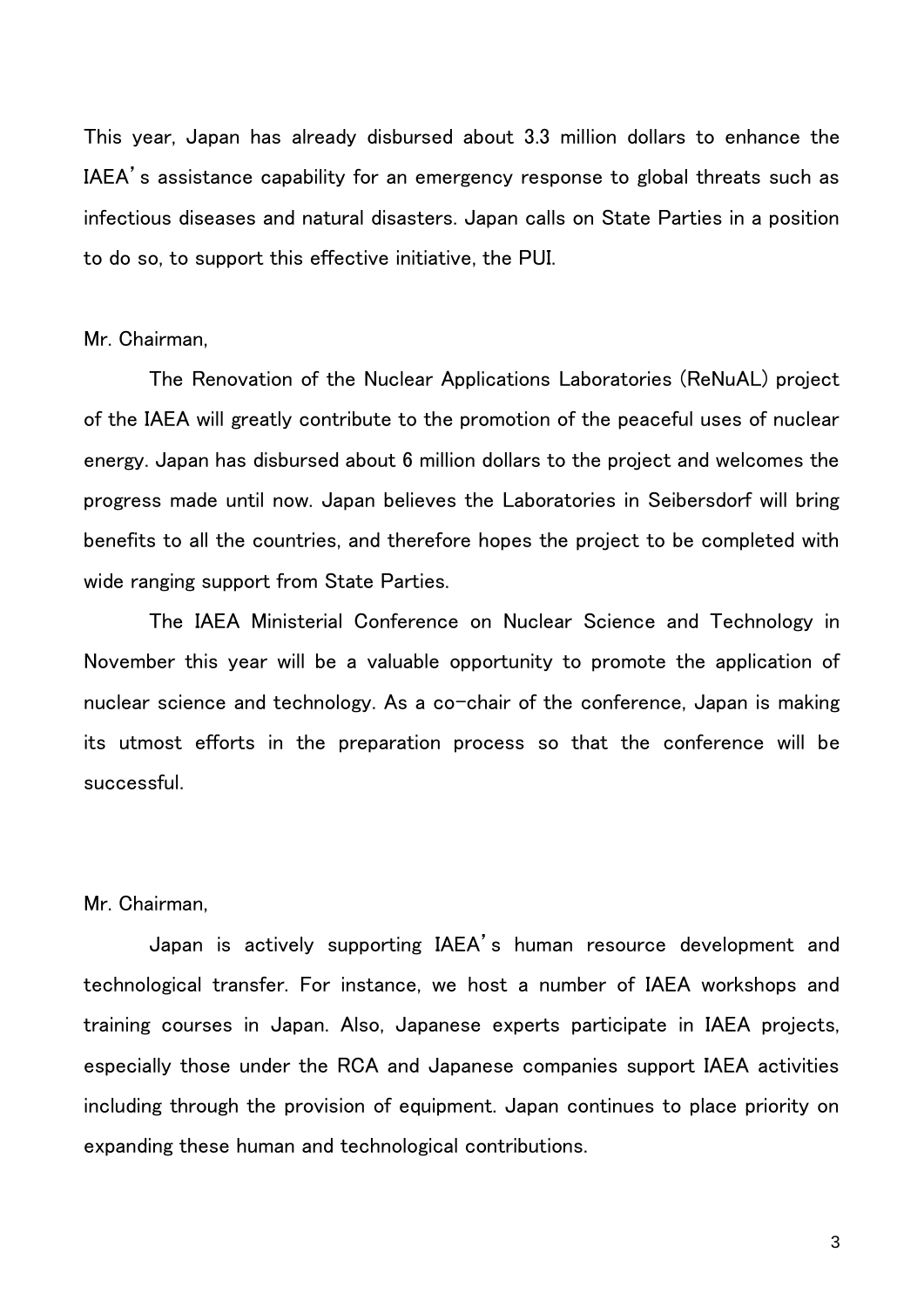It is essential for the IAEA to build new partnerships with other international organizations and private sectors, in order to respond to increasingly growing needs in the area of the peaceful uses of nuclear energy. Japan also commends IAEA's efforts for the partnership-building.

#### Mr. Chairman,

The promotion of the peaceful uses of nuclear energy should be underpinned by efforts to ensure the highest standards of safety and security. I would like to stress the importance of achieving and maintaining the highest levels of nuclear safety and security to this end. In this respect, development of safety infrastructure and human resources is essential, and we should continue to share and build on lessons learned from the Fukushima Daiichi accident

For example, the IAEA's first Capacity Building Center (CBC) was designated in Fukushima in 2013, where workshops on emergency preparedness and responses have been organized for government officials from various countries. Around 400 people from about 60 countries of the Asia-Pacific and beyond have so far participated in the workshops.

#### Mr. Chairman,

International organizations such as the IAEA and the OECD/NEA play important roles in promoting nuclear safety worldwide through such functions as establishing safety standards and codes, and conducting peer reviews. Japan has been actively engaged in international cooperation conducted through these organizations.

Conventions regarding nuclear safety provide platforms for international cooperation in enhancing nuclear safety. We encourage the Contracting Parties of